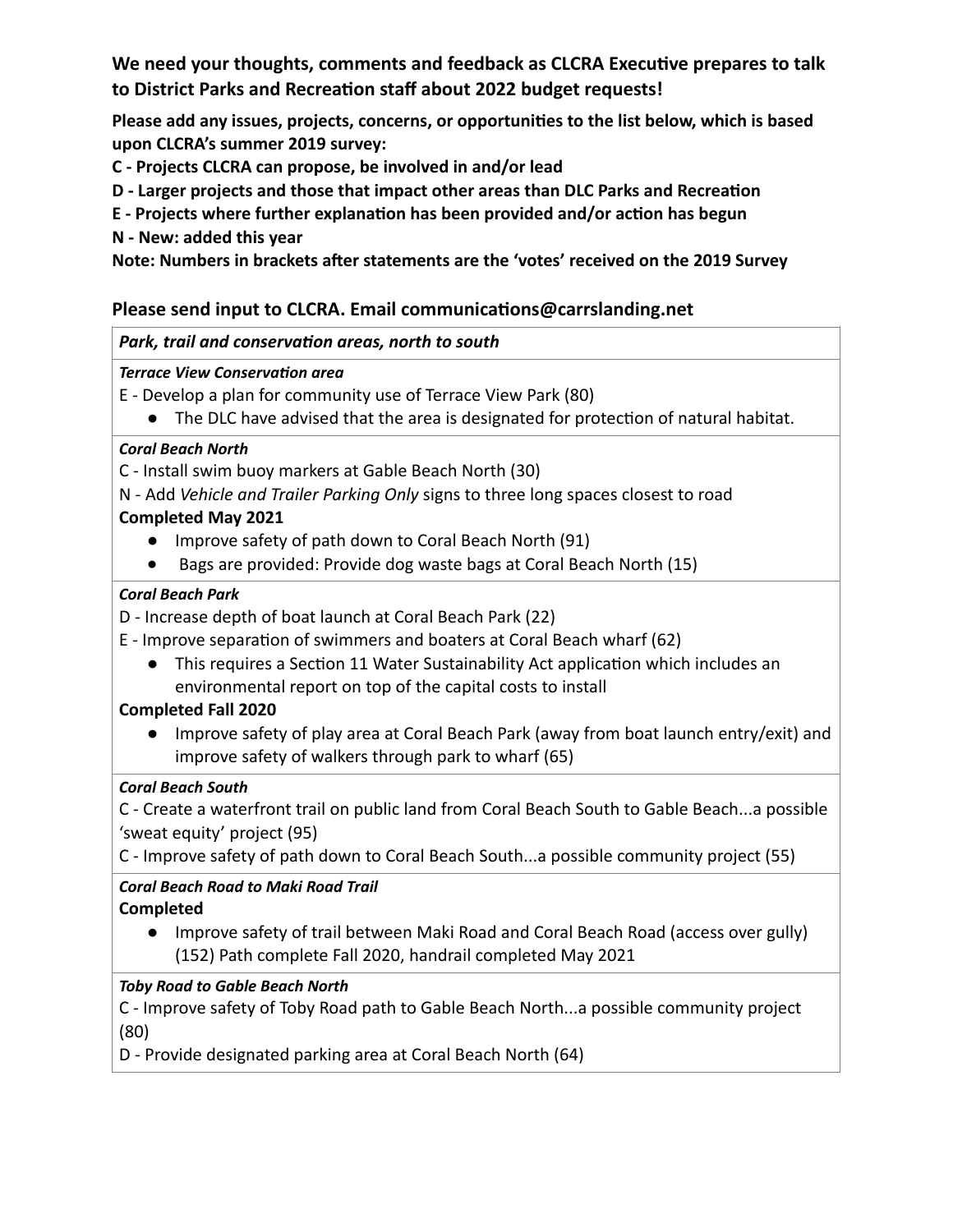## **We need your thoughts, comments and feedback as CLCRA Executive prepares to talk to District Parks and Recreation staff about 2022 budget requests!**

### *Gable Beach*

- C Move Gable Beach swim dock to Gable Beach North (61)
- C Add garbage cans and picnic tables at Gable Beach North (48)
- C Extend Gable Beach washroom deployment (April October) (24)
- D Improve Gable Beach boat launch (includes clear boat entry/exit lane) (119+98)

### *R.S. Marshall Park*

C - Develop a comprehensive plan for Marshall Park (includes consideration of a clear boat entry lane and improved signage for public non-motorised launch/lake access) (154+153+35)

C - Install swim buoy markers at Marshall Park (may be a part of #1) (76)

#### *Whiskey Cove Park*

C - Improve park maintenance at Whiskey Cove Park (currently overgrown)...a possible community project (102)

C - Add swim buoys at Whiskey Cove (62)

### *Kopje Park*

D - Increase public/neighbourhood access to Kopje Park facilities (99)

### **Closed:**

Boat Launch at Kopje (207) - RDCO have advised that sensitive fish rearing beds near park will not allow boat launch

### *Nuyens Park*

C - Add washrooms at Nuyens Park (22)